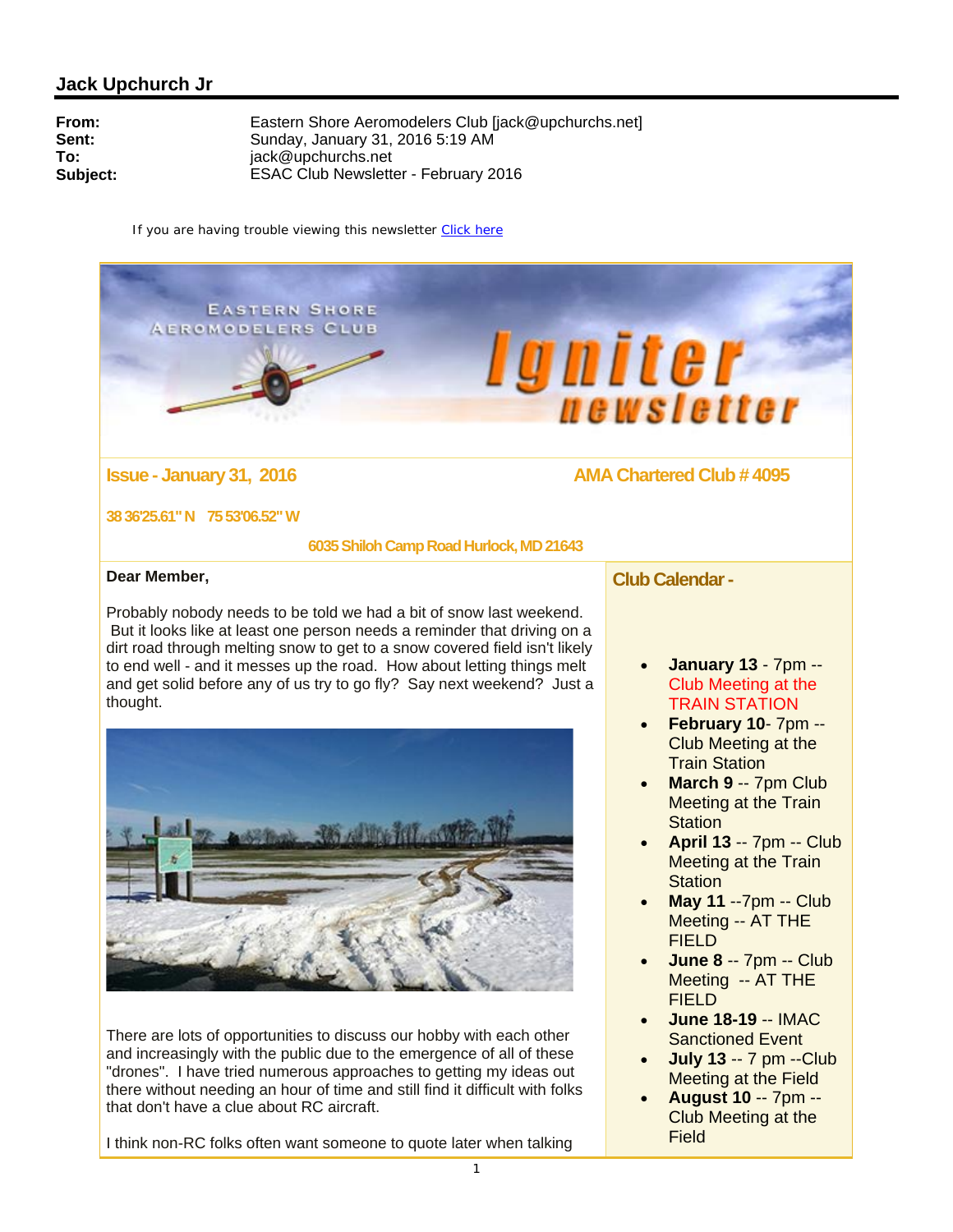with their "normal" friends, and that causes me to wonder which sound bite would I want repeated if Channel 13 interviewed my friend....

- The fact that none of my airplanes are "drones" -- nah
- The opinion that the government is overreacting -- nah
- A discussion about battery life and payload, or equating paper airplanes to commercial jets -- nah
- My griping that I have to register with the AMA, FCC, IRS, FBI, FAA, MVA, etc -- nah
- The fact that various government agencies can't use existing databases effectively because their systems don't talk to each other, and this drone pilot registration doesn't likely improve safety -- nah
- The tendency for good guys to follow the rules and bad guys to ignore them-- nah

What really sounds reasonable to me is being quoted talking about citizens going about their lives in a safe and responsible manner that doesn't create hazards for other citizens. Simply put- we need to fly responsibly and safely. It makes sense for the government to be able to communicate with "drone owners" and knowing who they are would be a requirement. Most folks understand the give and take with personal freedom vs safety and there has to be a common sense answer regarding our hobby.

I registered as a "UAS pilot" by clicking the link (personally offenssively titled) "Register my Drone" and have laminated several cards so that I am not caught by the drone police flying without a license. I have several dozen little tape tags to affix to my model airplane collection with my FAA number so as to be in compliance with the law as it exists now. I will stick these next to my existing tags containing my name, address AMA number and FCC license number. I trust the AMA to continue to argue our case for reasonableness in implementation and I await the future with hope.

Our club offer to neighboring clubs who are still affected by the DC SFRA, to come fly with us still stands. We might get some new members out of this, or merely help some fellow modelers out during a discouraging time for them. I am happy with either outcome and many of you have expressed the same feeling.

We plan to have the club laminating machine and some laminating pouches available at the next few club meetings. So, if y'all get registered, print your new FAA ID card, and bring it to the meeting - we can melt some plastic around it to keep it fresh for the next 3 years.

See you at the field (but not this week),

Sincerely,

**Jack Upchurch**

# A Club Meeting was called to order . . .

- **August 13-14** -- Jim Coll Memorial Stunt **Contest**
- **August 20-21** -- IMAC **Competition**
- **September 14** -- 7pm - Club Meeting at the Field -- Officer **Nominations**
- **October 12** -- 7pm-- Club Meeting -- AT THE TRAIN STATION
- **November 9** -- 7pm -- Club Meeting at the Train Station
- **December 14** -- 7pm -- Christmas Party **Meeting**

| <b>Happy Birthday to YOU !!!</b> |
|----------------------------------|
|                                  |
|                                  |
| Robert Carver -- February 2      |
| Duane Lundahl -- February 9      |
| Doug Young -- February 3         |
|                                  |
|                                  |
|                                  |

# **Club Officer Contacts**

Pres/ Newsletter Editor Jack Upchurch 410-310-2007

V President Duane Lundahl 410-822-2486

Safety Officer George Fox 410-221-7584

Treasurer/ Membership Coordinator Jack Rosemere 410-330-4663

Instruction Coordinator Eric Johansen 410-463-0926

Field Marshall Skip Messick 443-521-2939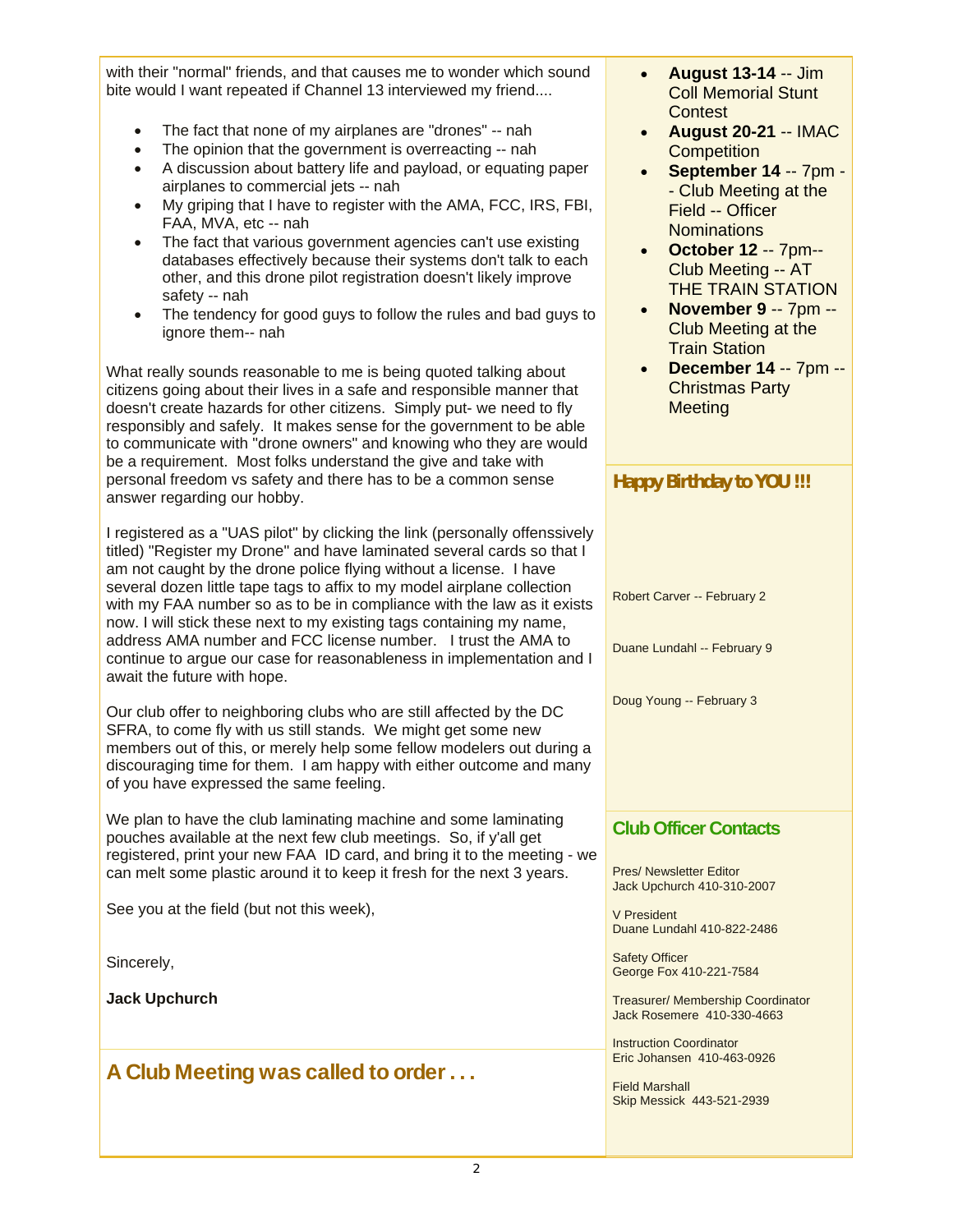At 7 pm on January 13 at the Train Station and a few brave souls were present to witness the collective brilliance assembled in the room. The club Treasurer reported \$2,308.75 in savings and \$2,777.16 in checking.

The status of the AMA efforts to resolve the ongoing SFRA issue around DC and the latest word on AMA members registration requirements as a UAS pilot with the FAA were reviewed. Members were encouraged to register prior to January 19 when the "Free" period will expire.

Jack presented an update on plans for a weather station to be located at the field. The Ham Radio APRS system can be accessed with digital weather station data, and the club should be able to post current temperature, wind direction and speed on it's website by accessing the data from an APRS website. There is a bit of technology with several pieces that have to be made to work together, but answers are being obtained and Jack (KC3FKS) has a valid license to use the radio frequencies for this purpose. Stay tuned - it will be nice to know if the wind is blowing a gale before heading out to the field.

The group discussed the success of our AMA guest program and members felt good about helping each other out. We have had 6 or 8 guests so far (depending on whether you want to count two of them each time they came or just once).

A flying safety discussion bloomed. Due to our having new members and guests at the field, the group wanted to clarify how our field safety rules interact with the real world. While we have a Safety Officer, safety is everybody's business - we all need to speak up.

- In particular, we say that we fly a "racetrack pattern", which translates to everybody flying clockwise or counterclockwise depending on which direction the wind is blowing so that we take off and land into the wind. That works well when several pilots are flying sport planes around in ovals, but what about 3D pilots, or IMAC routine practice or foamy jet battles? None of these other activities works in a racetrack flying scenario. The control line guys don't even stay flying around the same direction all the time. And we often have shifting winds, which means that you take off left to right and it makes good sense to switch directions when the wind does and land right to left. How do we follow our safety rules in the real world?
	- o Remember the One Rule to Rule them All Courtesy ! If everyone looks out for the other pilots who are flying with them, and communicates verbally - it all works out.
	- o We should remind each other to fly from the flight boxes. They are positioned close enough to each other in a line so that communication is possible. If you choose to fly from a distant box at the other end of the field from another pilot - louder communication is going to be required.
	- o Each of us should shout our intentions loud enough for the other pilots to hear us -- Taking Off Left to Right, Deadstick, Landing Right to Left or Landing Left to Right, or Is my Flying interfering with your practice, or Is it OK for me to fly this Quadcopter down the flightline?
	- o Common sense says on the rare occasion where there IS a racetrack pattern going with everybody going the same direction -- fly that same pattern yourself.

### **Our local Hobby shops:**

Members are encouraged to support our two local hobby stores:

Hobby Stop. in Seaford. Located at 22762 Sussex Hwy, Seaford, DE

#### 302-629-3944

Hobby Town in Easton. Located at 106 Marlboro Ave, Easton (in the Ledo Pizza / Rita's strip)

410-822-7801